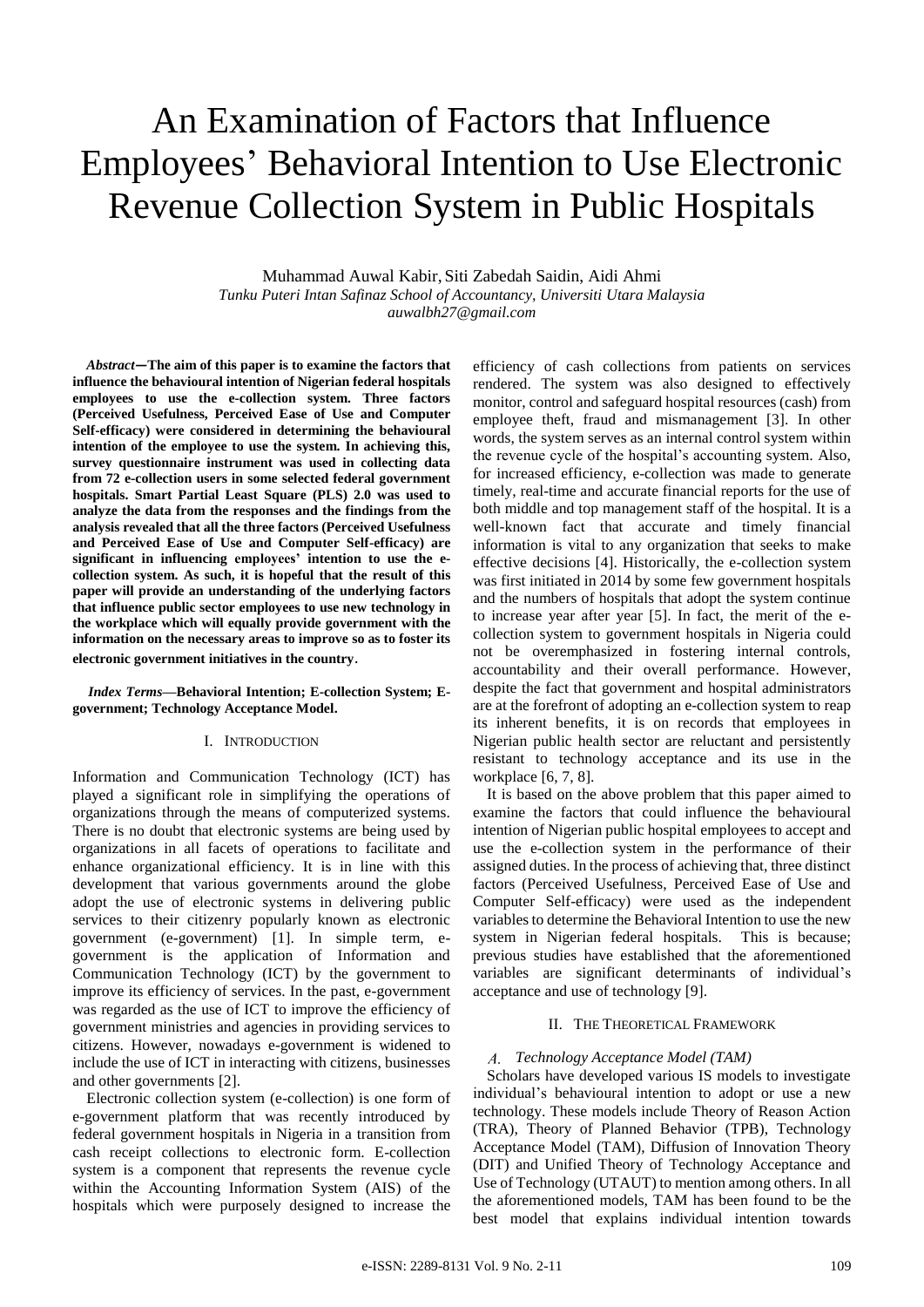acceptance and use of new technologies [10]. This is due to its empirical support, wide adoption, parsimony and dominance in IS studies [11]. Technology Acceptance Model was originally developed by Davis [12] as depicted in Figure 1 and was constructed with a postulation that usage of a system is strongly determined by user's belief on its Perceived Usefulness (PU) and Perceived Ease of Use (PEOU).



Figure 1: Technology Acceptance Model (TAM)

In other words, the underlying belief in TAM is that individual intention to use technology or system is dependent on how useful the user perceived the system to be and the degree of its simplicity in terms of its operation. Furthermore, TAM explains that behavioural intention is determined by the attitude toward technology use which is also been determined by the two variables - perceived usefulness and perceived ease of use.

Previous studies have shown that TAM has been modified and extended by many researchers [13] in accordance with the context of their studies. In other words, some IS researchers have added other variables to the model to enable them to test relationships that will enable them to arrive at valid conclusions within the context of their studies. Similarly, this study finds it necessary to extend the original TAM with a variable- 'Computer Self-efficacy' (CSE) because it is a variable that has been used in previous IS researchers to explain the role of individual's computer skills capability [14]. Additionally, CSE was found to influence system used in both private and official activities [15].

## III. THE CONCEPTUAL FRAMEWORK OF THE STUDY

Based on the literature in the previous section, the conceptual framework of this study is shown in Figure 2.



Figure 2: Conceptual framework for the study

#### *Perceived Usefulness*

Perceived usefulness (PU) is the degree to which user of technology or IS believes that it will enhance his or her performance on the job [12]. In other words, it is the extent to

which users of a system are optimistic that their productivity and effectiveness in their work could be improved through the use of the system [16, 17, 18]. In this regard, several scholars have found that PU has a significant influence on individual's behavioural intention to use a new technology or system. For instance, the study in Malaysia reveals that PU has a significant influence on the behavioural intention to use e-procurement system in the public-sector institutions [19]. Similarly, it was found in another study that behavioural intention to use electronic payment (e-payment) among bank customers was influenced by its PU [9]. Also, in a similar study, the findings revealed that PU is a factor that influences behavioural intention in most of the organizations that have adopted Accounting Information System (AIS) [20]. Therefore, PU is deemed to be examined to investigate its significant influence on behavioural intention and thus, hypothesis 1 postulates that:

*Hypothesis 1: Perceived Usefulness positively influences the Behavioral Intention to use the e-collection system in Nigerian federal hospitals.*

## *Perceived Ease of Use*

Perceived ease of use (PEOU) is the extent to which a system user believed that the use of that system would be free from effort [12]. In simple term, PEOU means that the user perceived that the system is simple to use. Therefore, it is believed that users' behavioural intention increases when a system is not difficult to use. In relation to this, past studies were conducted with a view to finding the significant influence of PEOU on system use. For instance, it was found that PEOU significantly influences behavioural intention to use the Computer Based Assessment system among students [21]. Also, it was revealed that PEOU influences the intention to use 3G mobile service among smartphone users in Malaysia [22]. It is based on this that this study postulates to find out the significant influence of PEOU on behavioural intention to use the e-collection system in Nigerian federal hospitals with the following hypothesis:

*Hypothesis 2: Perceived Ease of Use positively influences the Behavioral Intention to use the e-collection system in Nigerian federal hospitals.*

## *Computer Self-efficacy*

Computer self-efficacy is defined as the user perception on his or her ability to use computer and other information technology gadgets in carrying out a specific task [14, 23]. They further outlined three dimensions of computer selfefficacy. These dimensions are magnitude, strength and generalization. According to them, magnitude refers to the level of capability an individual has in carrying out a task with computers. Secondly, strength is the degree of confidence of an individual to accomplish a task with computers. Thirdly, generalizability refers to the capability of a person to complete assigned tasks using different platforms and or software. Besides, many studies of information system buttressed that CSE is a significant determinant of individual intention to use electronic systems [24]. Therefore, computer self-efficacy is an appropriate factor in determining the ability of employees in Nigerian federal hospitals to use the e-collection system. It is also evident that from past studies that CSE influences the behavioural intention to use internet banking among bank customers [25]. Thus, CSE could be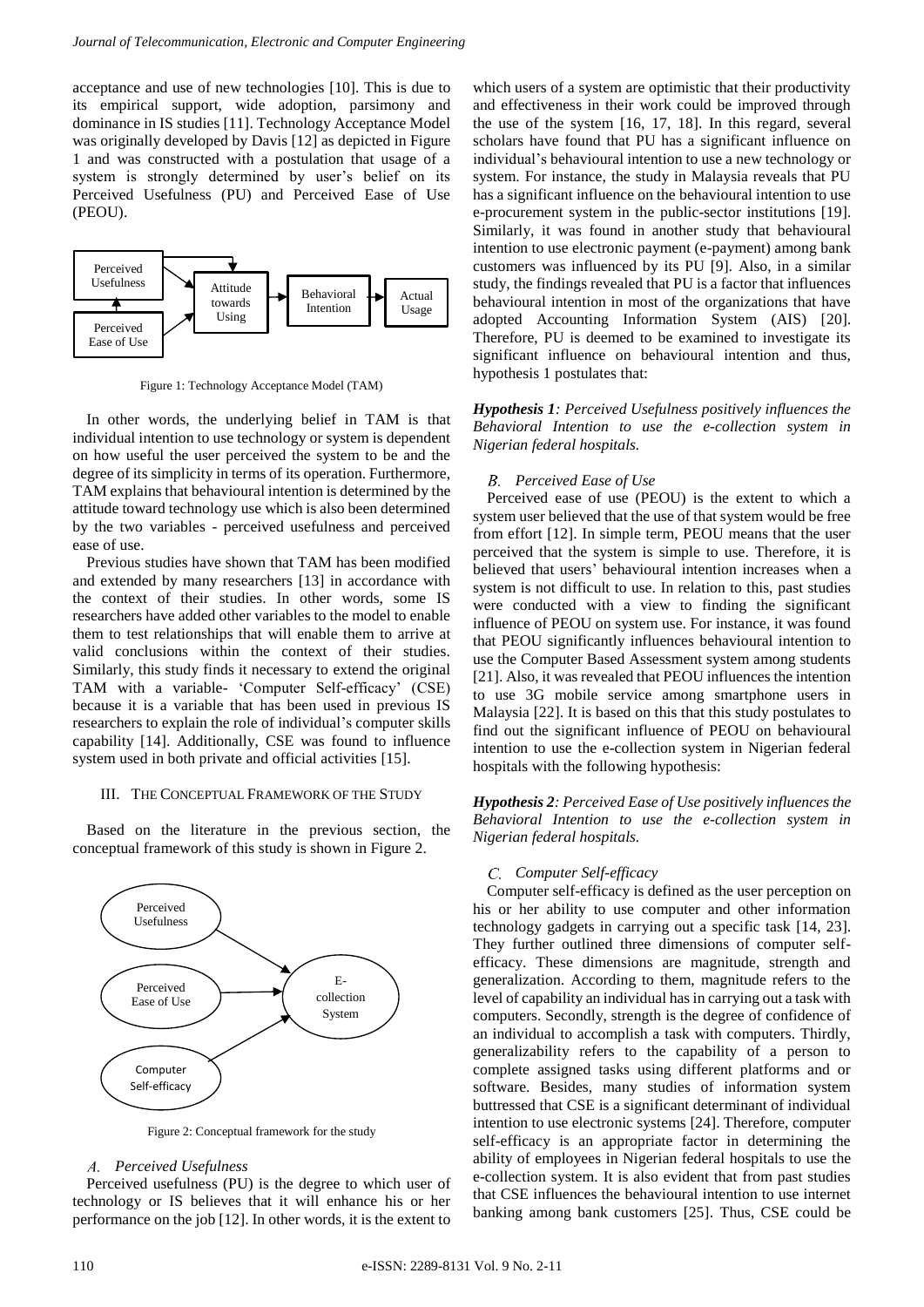used jointly with PU and PEOU variables to examine its influence on the users' intention. Thus, this study postulates the following hypothesis:

*Hypothesis 3: Computer Self-efficacy positively influences the Behavioral Intention to use the e-collection system in Nigerian federal hospitals.*

# IV. METHODOLOGY

## *Research Design*

The section explains the method and processes on how the study was conducted. For the purpose of this study, survey method was appropriately used in which questionnaire instrument was developed and administered to e-collection system users (operators and supervisors) working in accounts, audit and IT departments of selected federal hospitals in Nigeria. There are fifty-five (55) federal hospitals in Nigeria and they are categorized into three (3) different types as presented in Table 1.

Table 1 Classification and Composition Federal Hospitals

| Type of Hospital                     | No of Hospital |
|--------------------------------------|----------------|
| Federal University Teaching Hospital | 21             |
| <b>Federal Medical Centre</b>        | 21             |
| <b>Federal Specialist Hospital</b>   | 13             |
| Total                                | 55             |

Stratified random sampling technique was employed based on the types and thereby select three (3) hospitals from each stratum making a total of nine (9) hospitals. The unit of analysis for this study is individual, and in order to ensure that equal representation is maintained; ten (10) respondents (who operate and/or supervise the system) from each of the nine (9) hospitals were randomly selected. Therefore, a total number of Ninety (90) questionnaires were randomly distributed to the targeted respondents. Seventy-eight (78) questionnaires were completed and returned making a response rate of 86.6%. However, six (6) questionnaires were unusable and thus excluded from the analysis. Thus, a total of seventy-two (72) questionnaires were used for the analysis. Lastly, Smart PLS 2.0 analytical tool was used for the analysis.

# *Questionnaire Design*

As earlier stated, the instrument used for this study is surveyed questionnaire. The questionnaire consists of the most appropriate items for measuring the study variables. Also, in compliance with the scientific norm of modern research, all the measurements were adapted from prior studies that are related to the study. For example, Perceived Usefulness (PU), Perceived Ease of Use (PEOU) and Behavioral Intention (BI) were all adapted from the original Technology Acceptance Model (TAM) [12] with some little modifications to suit the context of e-collection system use in Nigerian federal hospitals. Equally, Computer Self-efficacy (CSE) was adopted with some modifications [14]. In this study, 25 items were used in measuring the study variables: Perceived Usefulness, Perceived Ease of Use, Computer selfefficacy and Behavioral Intention and all the items on the instrument were rated on a 5-point Likert scale ranging from (1 strongly disagree to 5 strongly agree). The list of the items is presented in Table 2.

Table 2 List of Items on the Questionnaire Instrument

| Construct         | Code              | Item                                                |
|-------------------|-------------------|-----------------------------------------------------|
| Perceived         | PU <sub>1</sub>   | E-collection system will enable me to do            |
| <b>Usefulness</b> |                   | my job more quickly.                                |
|                   | PU <sub>2</sub>   |                                                     |
|                   |                   | E-collection system will improve my<br>performance. |
|                   |                   |                                                     |
|                   | PU <sub>3</sub>   | E-collection system will enhance my                 |
|                   |                   | effectiveness in my assigned duties.                |
|                   | PU <sub>4</sub>   | E-collection system can enhance my                  |
|                   |                   | productivity on the job.                            |
|                   | PU <sub>5</sub>   | E-collection system can make it easier for          |
|                   |                   | me to do my work.                                   |
|                   | PU <sub>6</sub>   | Overall, e-collection system will be useful         |
|                   |                   | in my job.                                          |
| Perceived         | PEOU1             | I can easily use e-collection system                |
| Ease of Use       |                   | without much stress.                                |
|                   | PEOU <sub>2</sub> | Learning of e-collection system will be             |
|                   |                   | interactive and easy for me.                        |
|                   | PEOU3             | E-collection system will be flexible to use.        |
|                   | PEOU4             | Using e-collection system will be clear             |
|                   |                   | and understandable                                  |
|                   | PEOU5             | Using e-collection system will make me              |
|                   |                   | more skilful in my job.                             |
|                   | PEOU <sub>6</sub> | Overall, e-collection system will be easy           |
|                   |                   | to use in my assigned duties.                       |
| Computer          | CSE1              | I found working with computer very easy.            |
| self-efficacy     | CSE <sub>2</sub>  | I am very sure of my ability to use                 |
|                   |                   | computer.                                           |
|                   | CSE <sub>3</sub>  | I have no difficulty in using computer              |
|                   |                   | software.                                           |
|                   | CSE4              | I can learn computer software using the             |
|                   |                   | in-built help facility.                             |
|                   | CSE5              | I can work with computer system even if             |
|                   |                   | no one tells me how to do it.                       |
|                   | CSE6              | I consider myself to be skilled user of             |
|                   |                   | computer.                                           |
|                   | CSE7              | I can handle computer better than most of           |
|                   |                   | my colleagues.                                      |
| Intention to      | B <sub>IU1</sub>  | I intend to use e-collection system in my           |
| Use               |                   | work at all time in the future.                     |
|                   | BIU <sub>2</sub>  | I predict that I will use e-collection system       |
|                   |                   | at all time in the future.                          |
|                   | BIU3              | I believe my interest in e-collection               |
|                   |                   | system will increase in the future.                 |
|                   | BIU4              | I am willing to use e-collection system in          |
|                   |                   | my duties.                                          |
|                   |                   |                                                     |
|                   | BIU <sub>5</sub>  | In the future, I intend to use similar              |
|                   |                   | system to improve my job skills.                    |
|                   | BIU <sub>6</sub>  | I am glad to learn new techniques using e-          |
|                   |                   | collection system.                                  |

In ensuring the instrument validity, that is, the ability to measure what it is expected to measure [25] a pre-test of 15 sampled respondents was conducted. This is done to ensure that all questions asked are clearly understood by the respondents. Interestingly, all the questions were perceived to be fully understandable by the pre-test respondents.

# V. DATA ANALYSIS AND RESULTS

# *The Measurement Model*

In reporting the measurement model in Smart PLS, two validity tests are required. These are convergent validity and the discriminant validity tests. Convergent validity is the degree to which multiple items agree in joining to measure the same concept. To assess the convergent validity of a model, factor loadings, composite reliability and average variance extracted are being used. In view of this, the factor loadings have been checked and found that 3 items (PEOU6, BIU1 and BIU2) failed to meet up with the minimum cut-off value of 0.5 [26] and thus, deleted from the analysis. Nevertheless, the remaining items are reliable as their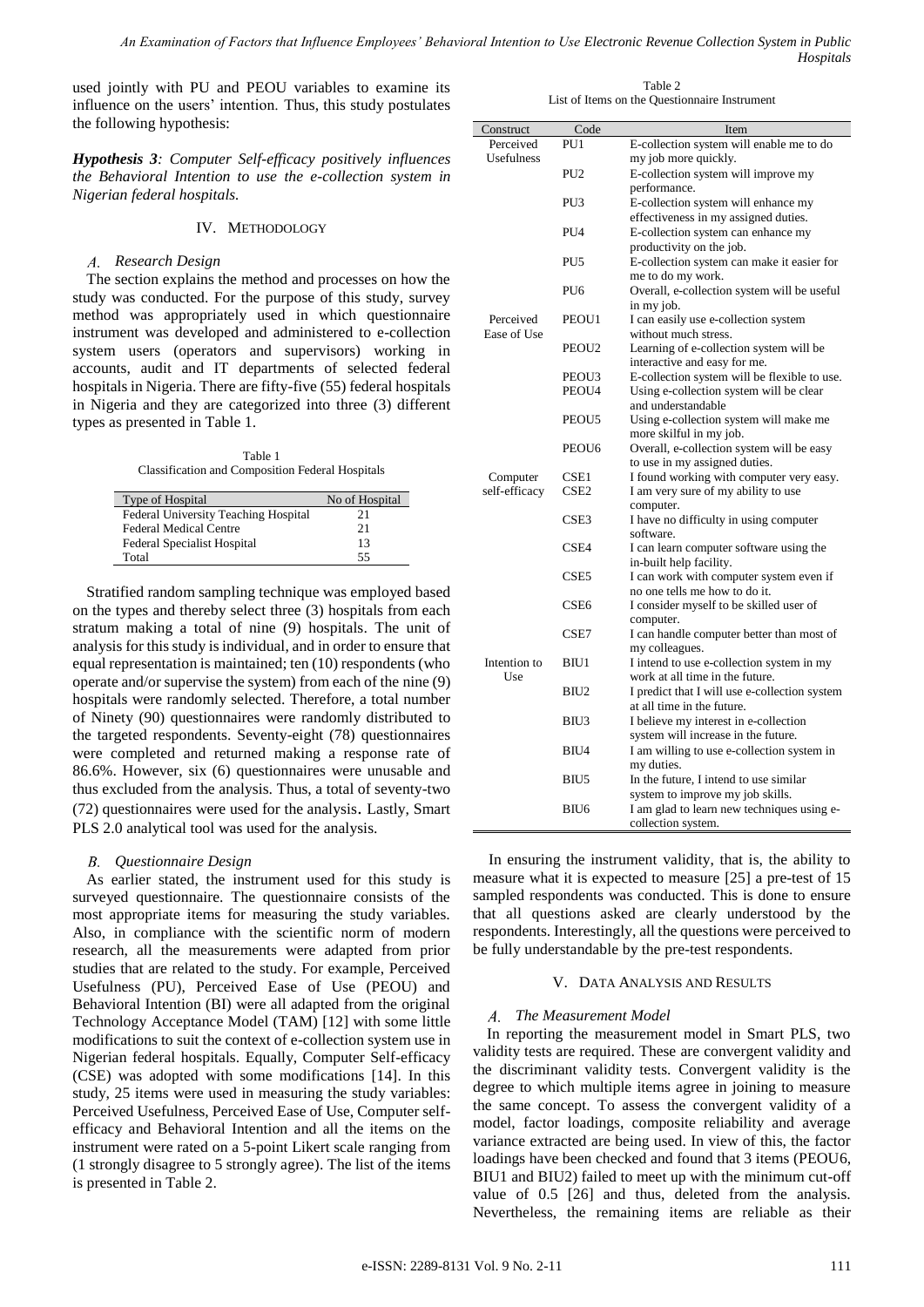loadings are equal to or greater than the required threshold value which can be seen in Table 3.

It is also maintained that for a construct to be reliable, its composite reliability must be greater than 0.7[27]. Therefore, in this case, all the constructs in this study have passed this threshold and thus, are believed to be reliable. This is evident from Table 3 as it presents the composite reliability for all the four constructs viz: PU=0.858, PEOU=0.850U CSE=0.877 and BIU=0.828. Thirdly, the use of Average Variance Extracted (AVE) to determine the convergent validity is also emphasized in the literature and the value of AVE is expected to be higher than 0.5 [27]. Fascinatingly, as indicated in Table 3, the respective values of AVE for PU, PEOU, CSE and BIU are 0.507, 0.539, 0.510 and 0.548 and as such, the entire constructs in this study are reported to be reliable.

Table 3 Factor Loadings

| Item              | <b>Factor Loading</b> | Composite<br>Reliability | <b>AVE</b> |
|-------------------|-----------------------|--------------------------|------------|
| PU1               | 0.6209                |                          |            |
| PU <sub>2</sub>   | 0.6967                |                          |            |
| PU <sub>3</sub>   | 0.8329                | 0.858                    | 0.507      |
| PU <sub>4</sub>   | 0.8381                |                          |            |
| PU <sub>5</sub>   | 0.6895                |                          |            |
| PU <sub>6</sub>   | 0.5465                |                          |            |
| PEOU1             | 0.6823                |                          |            |
| PEOU <sub>2</sub> | 0.4795                | 0.850                    | 0.539      |
| PEOU3             | 0.8120                |                          |            |
| PEOU4             | 0.8646                |                          |            |
| PEOU <sub>5</sub> | 0.7707                |                          |            |
| CSE1              | 0.7996                |                          |            |
| CSE <sub>2</sub>  | 0.8092                | 0.877                    | 0.510      |
| CSE <sub>3</sub>  | 0.7628                |                          |            |
| CSE4              | 0.5559                |                          |            |
| CSE <sub>5</sub>  | 0.6489                |                          |            |
| CSE <sub>6</sub>  | 0.7998                |                          |            |
| CSE7              | 0.5681                |                          |            |
| BIU3              | 0.7695                |                          |            |
| BIU4              | 0.7337                | 0.828                    | 0.548      |
| BIU5              | 0.8052                |                          |            |
| BIU <sub>6</sub>  | 0.6419                |                          |            |

The next step is to assess the adequacy of discriminant validity. In statistics, discriminant validity is the degree to which items differentiate among construct or measure distinct concepts by examining the correlation between the measures of potentially overlapping constructs [28].

Table 4 Discriminant Validity

| Constructs | <b>CSE</b> | <b>BIU</b> | <b>PEOU</b> | PU    |
|------------|------------|------------|-------------|-------|
| <b>CSE</b> | 0.714      |            |             |       |
| <b>BIU</b> | 0.417      | 0.740      |             |       |
| PEOU       | 0.290      | 0.540      | 0.734       |       |
| PU         | 0.296      | 0.427      | 0.422       | 0.712 |

## *The Structural Model*

The primary aim of the structural model is to test research hypotheses. Therefore, PLS algorithm and bootstrapping in Smart PLS 2.0 were used to test the three (3) hypotheses of this study and the result of the test is presented in Table 5 and the structural model is shown in Figure 4 in the Appendix. It can be seen from the result on the table that all the three hypotheses are supported.

Table 5 Hypotheses Testing

| <b>Hypotheses</b> | Relationship          | Beta  | S.E   | t-value | Decision  |
|-------------------|-----------------------|-------|-------|---------|-----------|
| H1                | P U > U               | 0.190 | 0.095 | 1.987   | Supported |
| Н2                | $PEOU \rightarrow HJ$ | 0.388 | 0.137 | 2.842   | Supported |
| H <sub>3</sub>    | $CSE \rightarrow HJ$  | 0.248 | 0.107 | 2.319   | Supported |

## VI. DISCUSSION AND CONCLUSION

The main purpose of this study is to examine the factors that influence behavioural use intention of the e-collection system in Nigerian federal hospitals. As such, three hypotheses were postulated to examine the significant relationship between perceived usefulness, perceived ease of use and computer self-efficacy on behavioural intention to use the system among federal hospital employee. After testing the relationships, it was found that all the three hypotheses were supported. In the first hypothesis, the relationship between perceived usefulness and intention to use e-collection system is significant ( $\beta$ =0.190, t=1.987, p=0.00) and thus, hypothesis 1 is supported. This implies that the perceived usefulness of the system is a significant factor that could influence its behavioural use intention among the users (operators and supervisors). In other words, users would be ready to use if it seems useful to them in executing their assigned duties. This finding is consistent with the previous findings [19, 20] and this indicates that pre-requisite knowledge on the perceived usefulness of e-collection system will warrant the acceptance and use technology among public sector employee in Nigeria.

Secondly, perceived ease of use was also found to be an important factor that influences behavioural intention to use the e-collection system. It explains the extent or degree of simplicity of the system, interactivity and its user-friendliness can induce employees to accept or continue to use (for those that have already started). Coinciding with the previous findings, perceived ease of use was found to have significant influence on the intention to use technology [21, 22]. Similarly, in this current study, perceived ease of use is found to be the most significant ( $\beta$ =0.388, t=2.842, p=0.00) factor that influences users' intention to use the e-collection system in Nigerian federal hospitals. Therefore, this implies that users' technical knowledge of the system and their perception on its learning simplicity is the most valuable thing and the motivating factor towards usage intention. In fact, the functionalities features of the e-collection system like good user interface, user-friendliness and its simplicity are part of the important characteristics that induce employee users to accept and have the intention to use. In other words, the system would be resisted would by the employees if the system is not simple, flexible and understandable.

Furthermore, the analytical results from the analysis show that computer self-efficacy is also a significant (β=0.248, t=2.319, p=0.00) factor that influences e-collection use. This means that users' ability to use computer system is a significant factor that can influence e-collection system behavioural use intention. In essence, this result indicates that the higher the computer self-efficacy of a user, the higher the intention to use the system. This finding has coincided with the studies of [24, 25] which both have found that computer CSE is an important aspect that contributes to technology use intention at the individual level. Additionally, CSE is seen as an external variable outside of TAM that could further explain individual feelings and behaviour [14]. As such, CSE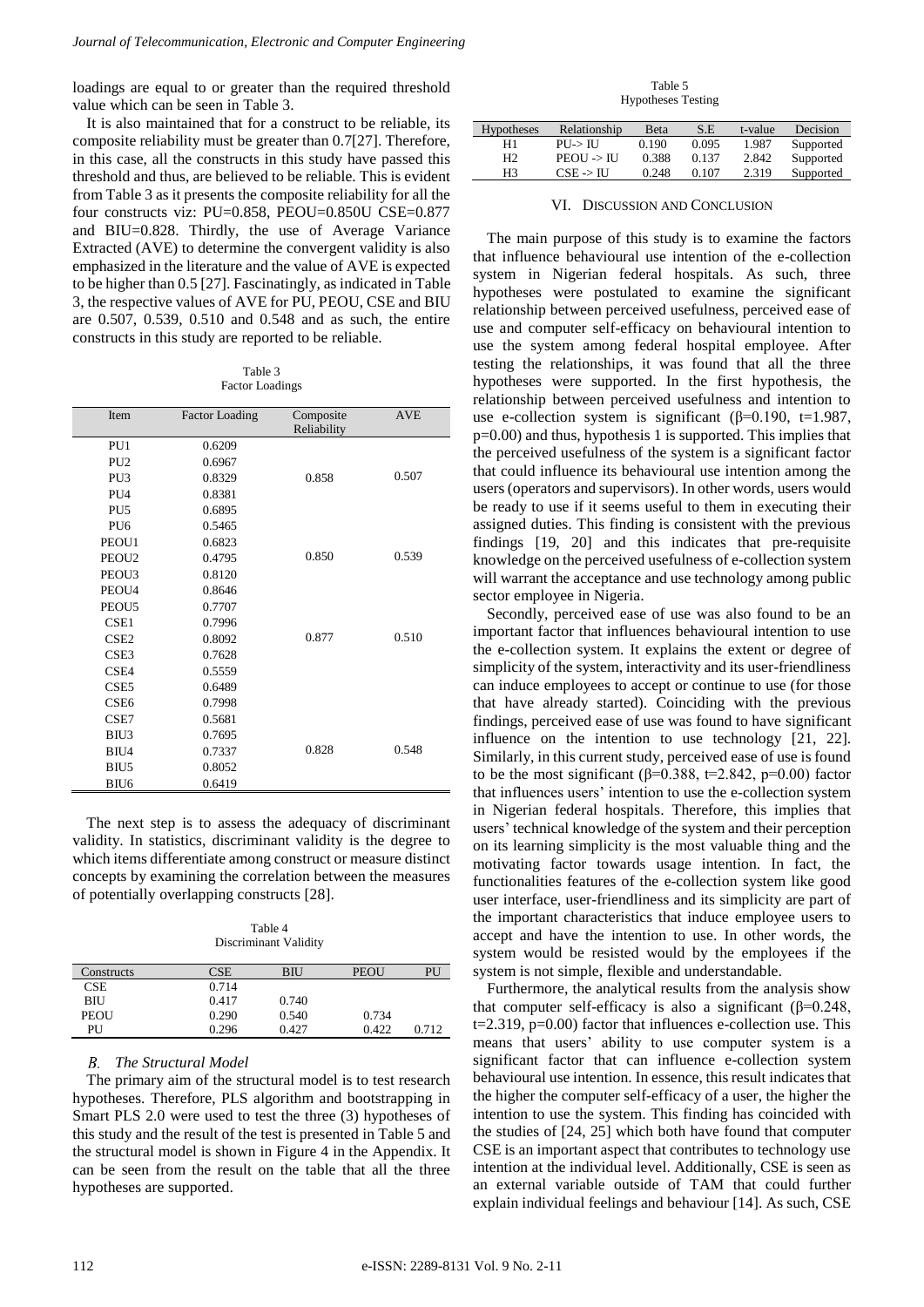is powerful in facilitating technology acceptance and its use among public sector employee. Consequently, this clearly shows that previous computer skills can enhance users' intention to use the e-collection system. Therefore, for employees to fully embrace the new system, government and hospital administrators need to devise proper means to educate and encourage staff to seek and apply computer skills in their daily work life. In a nutshell, the practical application of this study is to help the Nigerian government and hospital administrators to understand the technology related factors that influence public sector employees' behavioural intention to accept and use the e-collection system and other technologies as a whole. For example, perceived usefulness of e-collection system could be imparted in the minds of employee system users when proper orientation on its usefulness is provided. Equally, perceived ease of use could be achieved by enhancing the design and interface of the system which requires little effort to learn and use. Additionally, training in the form of seminars and workshops of existing employee (e-collection system users) should be organized and sponsored by the government. Notwithstanding, it is empirically evident from past studies that computer self-efficacy significantly influences use intention in new systems [24, 25] and therefore, government and public hospital administrators devise means of encouraging and inculcating the importance of computer skills in public hospitals' employees.

Finally, no study will exist without some limitations. As such the major setback of this study is its inability to cover large samples. Thus, the sample size is relatively small as it covers e-collection users in only 9 hospitals out of the 55 federal hospitals in Nigeria. Also, the study only covers federal hospitals neglecting states and local government hospitals in the study. Therefore, there is a need for further studies in those areas. The perception of private hospital employees on technology use is also an interesting area where research could be embarked upon. Moreover, it is also recommended that further studies could test other IS models with a view to further understand individual behavioural intention and satisfaction of e-collection system use among employee of the Nigerian federal hospitals.

## **APPENDIX**



Figure 2: Measurement model



Figure 3: Structural model

#### **REFERENCES**

- [1] S. M. Lee, T. Hwang, & D. Choi, Open innovation in the public sector of leading countries. Management Decision 50(1), 147-162 (2012).
- [2] F. Ahmad, M. Nasr, E. Safwat, E. Gaber, E. el Sayed, & A. Ahmed, A proposed e-government framework utility payment: a case study for electricity utility. Ubiquitous Computing and Communication Journal. 8(2), 821-828 (2011).
- [3] B. E. Asogwa, Electronic government as a paradigm shift for efficient public services: Opportunities and challenges for Nigerian government. Library Hi Tech 31(1), 141-159 (2013).
- [4] A. S. James, *Information Technology in Business.* (Prentice Hall, New Jersey, 1998).
- [5] A. K. Muhammad, "Behavioral Intention to Use E-collection System in Nigerian Federal Hospitals" PhD Dissertation, Universiti Utara Malaysia, 2017.
- [6] I. S. Bello, F. A Arogundade, A. A Sunusi, I.T Ezeoma, E.A Abioye-Kuteyi, & A. Akinsola, Knowledge and utilization of information technology among healthcare professionals and students in Ile-Ife, Nigeria: a case study of university teaching hospital. Journal of Medical Internet Research 6 (4), e45 (2004).
- [7] I. E. Asangansi, O. O. Adejoro, O. Farri, & O. Makinde, Computer use among doctors in Africa: Survey of trainees in a Nigerian teaching hospital. Journal of Health informatics in developing countries 2(1), 10-14 (2008).
- [8] L. Oyegoke, "Adoption and Utilization of ICT in Nigeria Hospitals (Government owned)" Master's Thesis, HAAGA HELIA University of Applied Sciences, 2013.
- [9] A. Tella, & G. Olasina, Predicting users' continuance intention toward e-payment system: An extension of TAM. International Journal of Information Systems and Social Change 5(1), 47-67 (2014).
- [10] P. Legris, J. Ingham, & P. Collerette, Why do people use information technology? A Critical Review of the Technology Acceptance Model. Information & Management, 40(3), 191-204 (2003).
- [11] W. Wang, & J. E Butler, Effects of adoption determinants in voluntary contexts on IS mandated usage. Journal of Information Science and Technology 3(3), 5-23 (2006).
- [12] F. D Davis, Perceived usefulness, perceived ease of use, and user acceptance of information technology. MIS quarterly 13(3), 319-340 (1989).
- [13] M. S. Abbasi, F. Shah, S. M. Doudpota, N. Channa, & S. Kandhro, Theories and Models of Technology Acceptance Behaviour: A Critical Review of Literature. Sindh University Research Journal (Science Series) 45(1), 163-170 (2013).
- [14] D. R. Compeau, and C. A. Higgins, Computer Self-efficacy: Development of a Measure and Initial Test. MIS Quarterly 19(2), 89−211 (1995).